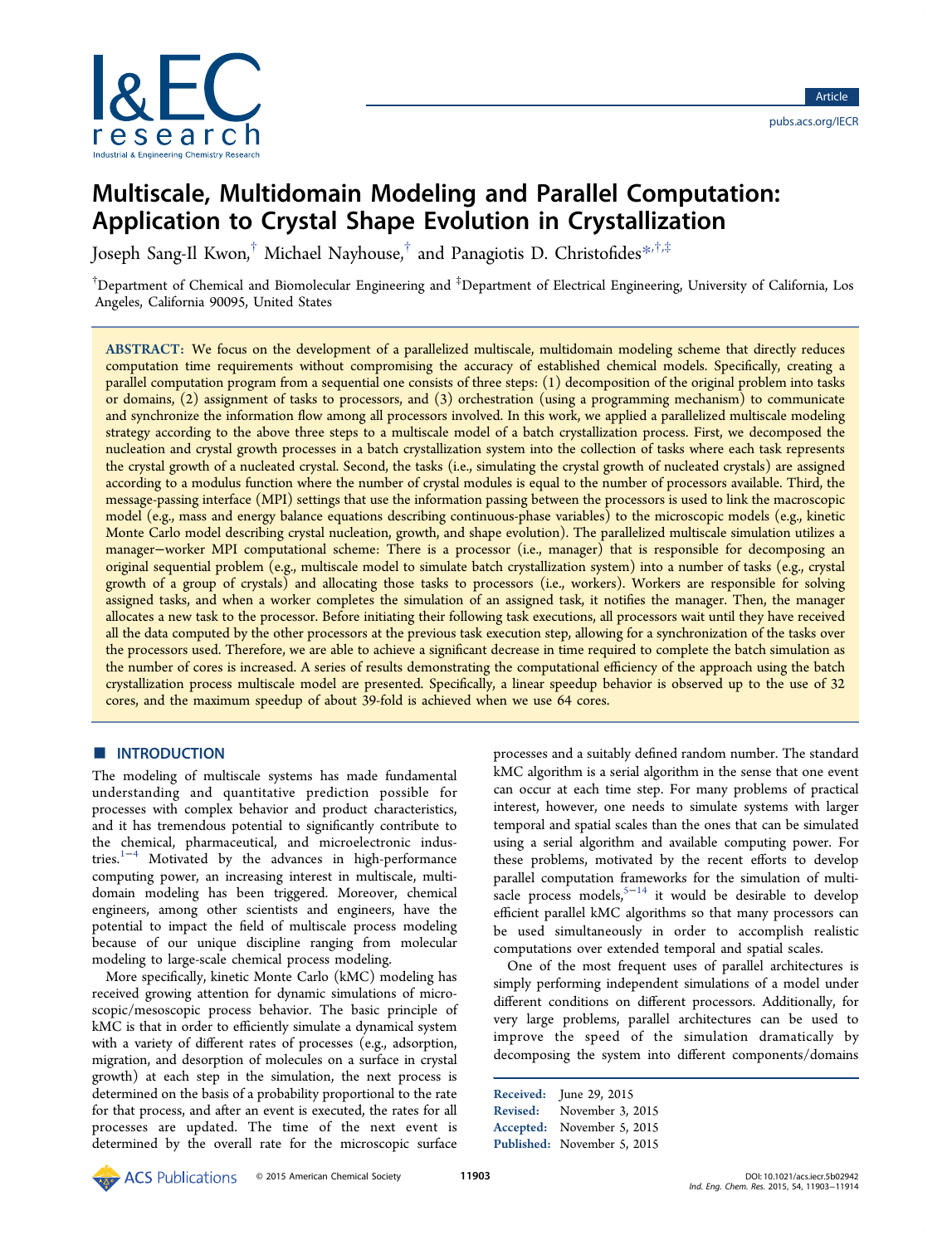and assigning each component/domain to a different processor. When we design a parallel computation algorithm, it is important to compare the relative order of magnitude difference between communication time and computation time because we can use it to compute the theoretical maximum speedup via Amdahl's law. For example, if the size of the individual tasks to be executed is too small, then the time used to communicate information between processors may not be small compared to the time needed by each processor for computation. In such a case, the performance may actually worsen as processors are added. In contrast, for microscopic systems with long-range molecular interactions, most of the computational effort goes into the calculation of energy changes; thus, the communication overhead is much less of a problem and is minimal relative to the computation time.

Recently, there has been a great deal of work on the development of rigorous asynchronous parallel algorithms for equilibrium Monte Carlo simulation (eMC).<sup>15−18</sup> However, there has been surprisingly little work completed on parallel algorithms for kMC simulation. This is because the interval between successive events in kMC algorithms depends on the surface microconfiguration (e.g., in the evolution of surface microconfiguration in this film growth and crystal growth); thus, it requires additional bookkeeping to keep track of the rates (probabilities for each event to be selected). In particular, for systems such as crystallization and thin film deposition, surface processes play a key role; therefore, the possible rates or probabilities for events can vary by several orders of magnitude. Several contributions have been made to the development of multiscale models used to simulate the deposition of thin films for a variety of applications,<sup>19−23</sup> whereas the development of efficient parallel algorithms for kMC simulations remains a challenging problem.

Motivated by this, in a previous work, $24$  we explored a hybrid kMC algorithm originally developed for the growth of silicon films as in ref 25. More specifically, because of the high frequency of surface migration events relative to that of other surface processes, a brute force kMC algorithm would spend more than 99% of computation time on migration alone. The brute force kMC algorithm refers to the kMC simulation that uses a single core with no changes made to the surface processes of the program (e.g., adsorption, migration, and desorption) in the context of improving the computational efficiency. The simulation of surface migration process is decoupled from the standard kMC implementation and separately executed using a 1D lattice random-walk process.<sup>24</sup> As a result, a significant computation time savings was achieved by a very small compromise of the accuracy of the results, which is due to the fact that in the decoupling strategy all migration events are executed at the same time via 1D random walk whereas in the brute force kMC simulation every migration event is executed one by one keeping track of the effect of each migration event to the surface microconfiguration and thereby to other surface processes (e.g., adsorption and desorption).

In this work, we have attempted to directly deal with the problem of reducing computational requirements without compromising the accuracy of established chemical models via a parallelized kMC. We show that choosing an appropriate decomposition strategy is the key to reducing communication among processors, and it is ideally suited for parallel implementation without compromising precision. Specifically, the message-passing interface (MPI) settings that use the

information passing between the cores are selected and are used following a "manager−worker" scheme: There is a processor (i.e., manager) that is responsible for partitioning a problem (e.g., kMC model to simulate batch crystallization system) into partitions (e.g., crystal growth of a group of crystals) and allocating the partitions to processors (i.e., workers). Workers are responsible for solving assigned partitions, and when a worker completes the simulation of a partition, it notifies the manager. Then, the manager allocates the worker a new task.

Although the decoupling strategy introduced by ref 26 reduces the computation requirement by compromising the accuracy of the simulation result, the proposed parallel computation algorithm reduces the computation requirement by directly assigning crystals to multiple cores one by one; thus, the accuracy of the simulation result remains identical. Furthermore, compared to the previous studies of the multiscale and parallel computation,<sup>27-29</sup> the novelty of the proposed multiscale parallel computation scheme lies in its applicability to the crystallization process by directly allocating crystals over multiple cores evenly. As aggregation events proceed, the number of crystals assigned to each core varies. Using the proposed parallel computation scheme, we can effectively deal with this issue. Furthermore, when we deal with a heterogeneous cluster (i.e., the processor speed is not identical over multiple cores), it is possible to assign less crystals to the core with the slower processor speed. Instead, for example, the fastest core will receive more crystals than the other cores and as a result, a better speedup can be achieved overall. A finite volume method for the parallel simulation of a population balance model is considered in ref 30. In the present work, a parallel computation of a multiscale framework is considered and compared to the population balance model; it can provide more fundamental understanding of the crystallization system such as the surface microstructure dependence of the crystal growth process and the codependence between the microscopic surface process and the macroscopic continuous phase in the crystallization process.

The manuscript is structured as follows: We initially describe a parallel computational framework suitable for multiscale models. Then, we discuss the multiscale model of our case study, a batch crystallization process used to produce tetragonal hen-egg-white (HEW) lysozyme crystals. The proposed parallel computation scheme is applied to the multiscale model, and a series of results that demonstrate the computational efficiency and accuracy of the approach are presented.

# PARALLELIZED COMPUTATIONS

**Motivation.** There are three reasons why one might want to use parallelized computation. First, one may want to speed up simulations by using multiple processors. More specifically, parallelization can reduce the simulation time required for the simulation of a large system that can be done on a single processor. Second, one might want to do many simulations at different conditions (e.g., in order to find suitable model parameters by testing parameters over a large range of different parameter values). We can also reduce the noise in a stochastic method such as kMC simulations by running a simulation multiple times. The process of creating a parallel program from a serial one consists of three steps: (1) decomposition of the original serial computation problem into small tasks, (2) assignment of tasks to processors, and (3) orchestration of the communication among processors and synchronization at each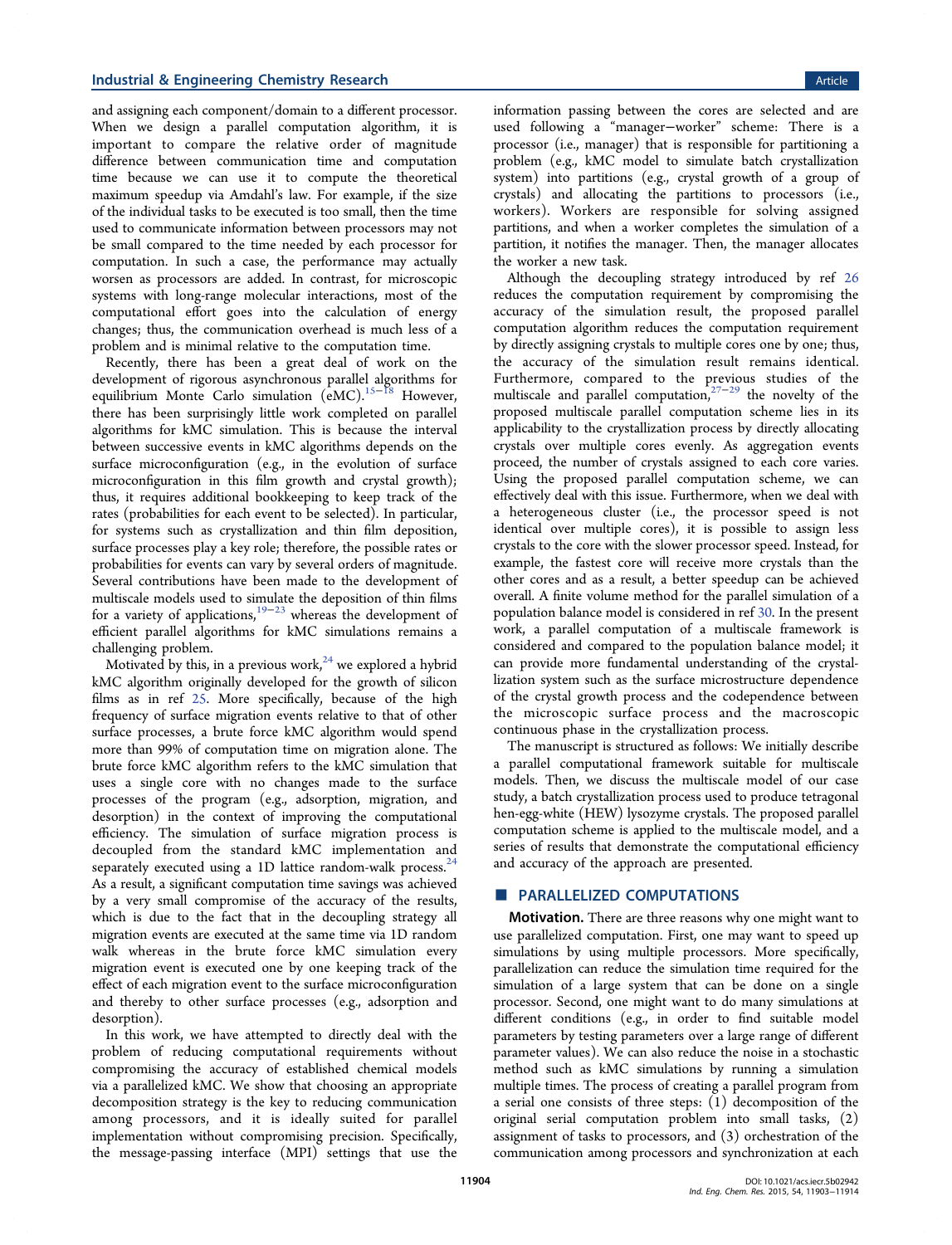time step. $31$  Below we discuss these three tasks as they pertain to parallelized simulation of multiscale models.

Decomposition. Decomposition concerns how to break up or divide a computation problem into a collection of tasks that may be executed concurrently. This does not simply imply a straightforward division of a computation problem into a number of tasks equal to the number of available computers. In some cases, the number of tasks can vary dynamically as the program executes, which is known as an irregular decomposition problem. $31$  The main objective in decomposition is to expose enough concurrency to keep all processors busy at all times, yet not decompose so much that the overhead of managing the task's decomposition through communication between processors becomes substantial compared to the computation time. In parallel computations, the theoretical maximum speedup using multiple processors can be computed via Amdahl's Law.<sup>31</sup> More specifically, if  $P$  is the fraction of an original serial program that can be parallelized and 1−P is the fraction of a program that cannot be parallelized (thus, remain serial), then the maximum speedup that can be achieved via parallelization using N processors can be computed as follows:

$$
S(N) = \frac{1}{(1 - P) + \frac{P}{N}}
$$
 (1)

where S is the maximum speed up. If some portions of a program's execution do not have as much concurrency as the number of processors used, then some processors will have to be idle for those portions, and speedup will be suboptimal.

Initially, the parallel computations may be slower than the serial ones because of communication and synchronization overheads that are not incurred by the sequential program. After the parallel program overcomes this overhead, it provides improved performance as the number of processors increases. Eventually, there is a tail-off region where performance does not substantially increase as the number of processors increases. This region occurs because the number of available tasks obtained after the decomposition step can be bounded. Eventually, adding computers does not improve computational performance because there is not sufficient work to keep all processors busy. Therefore, decomposition should provide a number of tasks considerably greater than the number of processors available.

There are many decomposition techniques. For example, domain decomposition is used to divide up the data of a program and operate on the parts concurrently (e.g., matrix calculations and inner product calculations), whereas functional decomposition refers to dividing up the function (e.g., computing the integral of a function  $f(x)$  on the closed interval  $[a, b]$ ). Furthermore, irregular problem decomposition refers to decomposition in the case where the program structure evolves dynamically as the program executes and cannot be determined a priori (e.g., flow dynamics and particle flow simulations). The size of the tasks in the irregular decomposition problem may vary widely; thus, a method of load balancing must be employed to keep computers busy. More detailed discussion on the load balancing scheme will be covered in the following section in the context of parallelized computation of a multiscale model of a batch crystallization process.

**Assignment.** Assignment refers to the mechanism by which tasks will be distributed among processors. The primary goal of the assignment is to balance the workload among processors to reduce communication between processors and the overhead of

managing the assignment. Specifically, the workload to be balanced includes computation (i.e., task execution), input/ output data access, and communication between processors. The simplest assignment strategy is to divide the total task number by the number of cores available; thus, consecutive partitions are packed into the same processor (i.e., packed allocation). The other widely used strategy is to use a modulus function such that the group number modulus is equal to the number of processors available (i.e., round-robin allocation).

In particular, there are several load-balancing strategies to deal with irregular problems where the size of each task changes dynamically. Specifically, bin packing is a technique used in cases where the time required to run a task is proportional to the length of the task where the task size grows with time. The goal is to keep the computation load at each processor balanced. The manager−worker scheme is a centralized scheme that involves a manager processor and a collection of worker processors. The manager processor is responsible for assigning tasks decomposed from an original problem to worker processors. The worker processors are responsible for processing tasks and are generally independent processors. When a worker processor completes the assigned task, it notifies the manager, and the manager allocates a new task.

Specifically, there are two kinds of manager−worker schemes: synchronous and asynchronous. For the synchronous scheme, before initiating their subsequent task executions, all processors wait until they have received all of the data computed by other processors at the previous task execution step. In contrast, for the asynchronous scheme, all of the processors perform their computations without waiting for the data computed by other processors (i.e., they do not account for the progression of the other processors). In general, the synchronous manager−worker scheme is suitable for small homogeneous clusters with fast communication, whereas the asynchronous manager−worker scheme provides better performance on large-size heterogeneous clusters. Also, when the processors have significantly different performance from one another, the speed of a synchronous manager−worker scheme is limited by the slowest processors. In this case, the asynchronous scheme achieves better performance than the synchronous one.

**Orchestration.** To execute their assigned tasks, processors need mechanisms to name and access data and to communicate and synchronize with other processors. Orchestration uses available mechanisms to accomplish these goals correctly and efficiently. The major goal in orchestration is to reduce the cost of the communication and synchronization (i.e., the overheads of parallelism management) by preserving locality of data and scheduling tasks so that those on which many other tasks depend on will be located at a position which is easily accessible by many other processors.

The MPI is one of the most widely used techniques to deal with communication and synchronization between processors in order to solve chemical engineering problems on parallel processors. For example, suppose that a reaction occurs in a batch process and that because of imperfect mixing the spatial concentration distribution is not uniform throughout the batch system. Next, we can consider that each core runs a kMC code for a time step to compute the amount of reactant consumed by a reaction in a particular spatial domain of the continuous phase. Then, each core sends these values to the manager core via an MPI data manager, and the manager core adds up these values to compute the total amount of solute depletion over the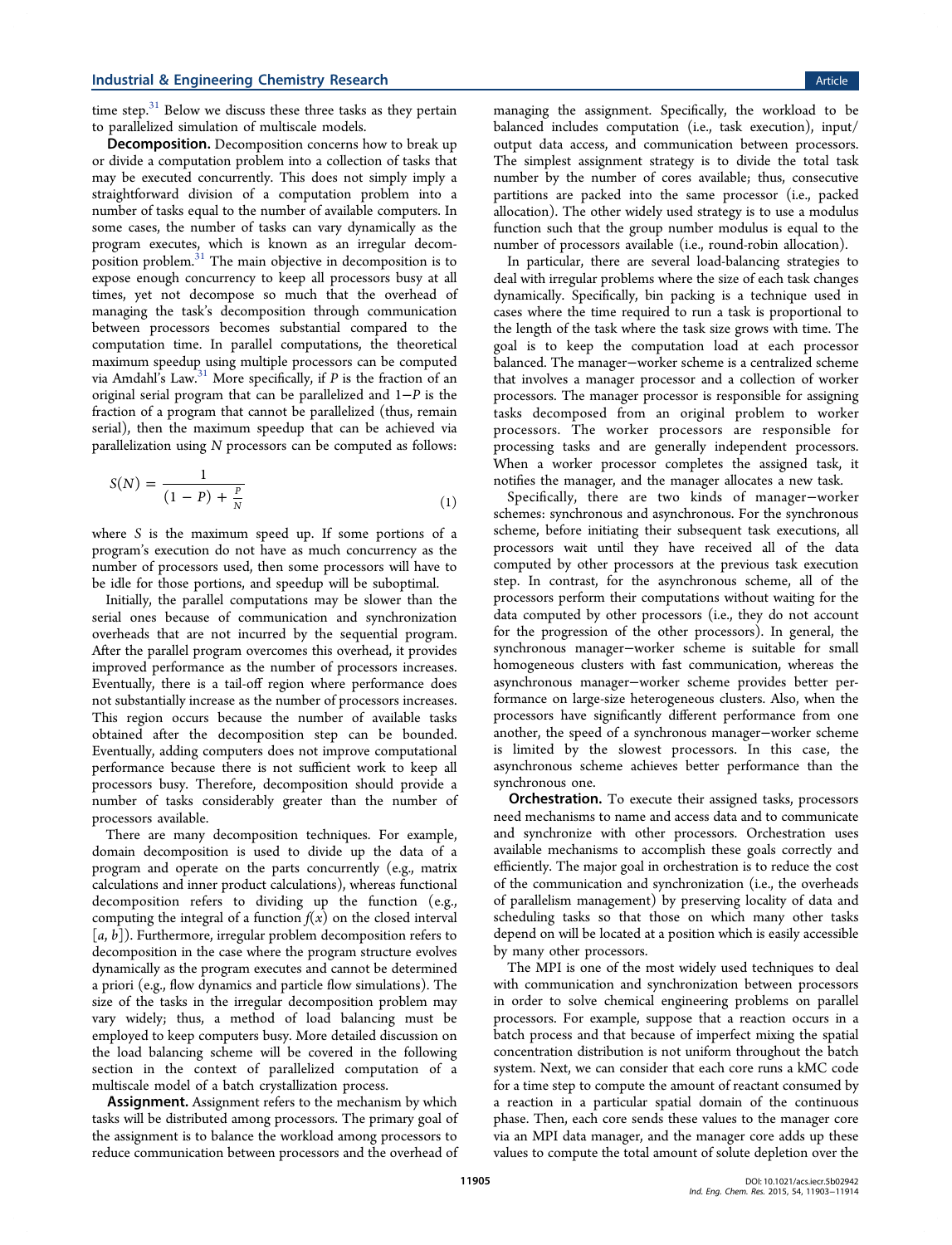

Figure 1. Schematic representation of multiscale modeling for batch crystallization process.

entire spatial domain in the continuous phase. Lastly, the manager core sends back updated values to each core (i.e., each spatial domain). This sequence is repeated until the specified length of time has been completed. The output files store all the simulation results that belong to the individual kMC.

# **MULTISCALE BATCH CRYSTALLIZATION PROCESS** MODEL AND PARALLELIZATION

In a crystallization process, there is a large disparity of time and length scales of phenomena occurring in continuous phase and crystal surface. Therefore, the modeling of the crystallization process from a molecular level to a process level using the assumption of continuum is not practical because it requires nonviable computational power and time.

Motivated by this, we present an integrated multiscale modeling and parallel computation framework for crystallization processes that elucidates the relationship between molecular-level processes such as crystal nucleation, growth, and aggregation and macroscopically observable process behavior and allows computation of optimal design and operation conditions. The multiscale framework encompasses (a) eMC modeling for computing solid−liquid phase diagrams and determining initial crystallization conditions that favor crystal nucleation, (b) kMC modeling for simulating crystal growth and aggregation and predicting the evolution of crystal shape distribution, and (c) integrated multiscale computation simultaneously linking molecular-level models (e.g., kMC simulation) and continuous-phase macroscopic equations (e.g., mass and energy balance equations) covering entire batch crystallization systems.

Specifically, it is schematically illustrated in Figure 1 how the information is exchanged between models used to describe molecular, microscopic, and macroscopic levels. In the beginning, the molecular interactions such as a Lennard-Jones type potential are used as input to the equilibrium Monte Carlo simulation in order to construct a phase diagram through which we can predict the conditions under which a nucleation process is favored and to determine suitable nucleation and crystal growth conditions for initialization of the batch crystallization. More specifically, this initial condition is used to begin the kMC simulation that describes the evolution of crystal shape distribution in a batch crystallizer. Similarly, using the same initial condition, the mass and energy balance equations are

used to compute the evolution of the protein solute concentration and the temperature in the crystallizer. By exchanging the information (e.g., concentration, temperature, crystal size and shape distributions, etc.) between the microscopic and macroscopic models, we are able to construct the multiscale process model that can be used to describe the multiscale dynamic behavior of a batch crystallization process.

The multiscale framework introduced in this work provides a fundamental understanding of the crystallization system such as the surface microstructure dependence of the crystal growth process, which can be completed only through the stochastic simulation methods, and the codependence between the microscopic surface process and the macroscopic continuous phase in the crystallization process. Furthermore, the stochastic nature of the aggregation process is also well taken into account by considering all of the pairwise combination of crystals through the probability-based approach introduced by ref 32.

Molecular Model. The eMC method has been applied to the modeling of crystallization system at molecular level to calculate suitable phase diagrams.<sup>33,34</sup> Here we briefly review this approach to demonstrate how the molecular level results are used in the multiscale model of the crystallization process. There are many types of Monte Carlo moves such as particle displacement, volume changes, and particle switching. Additionally, periodic boundary conditions are used to approximate the infinite dimensional system with a model with a finite number of lattice sites. Then, the probability that the system transits from a current state *m* to another state *n*, Prob  $(m \rightarrow n)$ , is computed following the standard Metropolis algorithm as follows:

$$
Prob (m \to n) = min \left\{ 1, exp \left( -\frac{E_n - E_m}{k_B T} \right) \right\}
$$
 (2)

where  $E_n$  and  $E_m$  are the energies of the system in states *n* and m, respectively,  $k_B$  is the Boltzmann constant, and T is the temperature in Kelvin. To compute the energy of the system, we develop a model to compute the interactions between the particles. A Lennard-Jones type potential is used as follows:

$$
U = 4\varepsilon \left[ \left( \frac{\sigma}{r} \right)^a - \left( \frac{\sigma}{r} \right)^b \right] \tag{3}
$$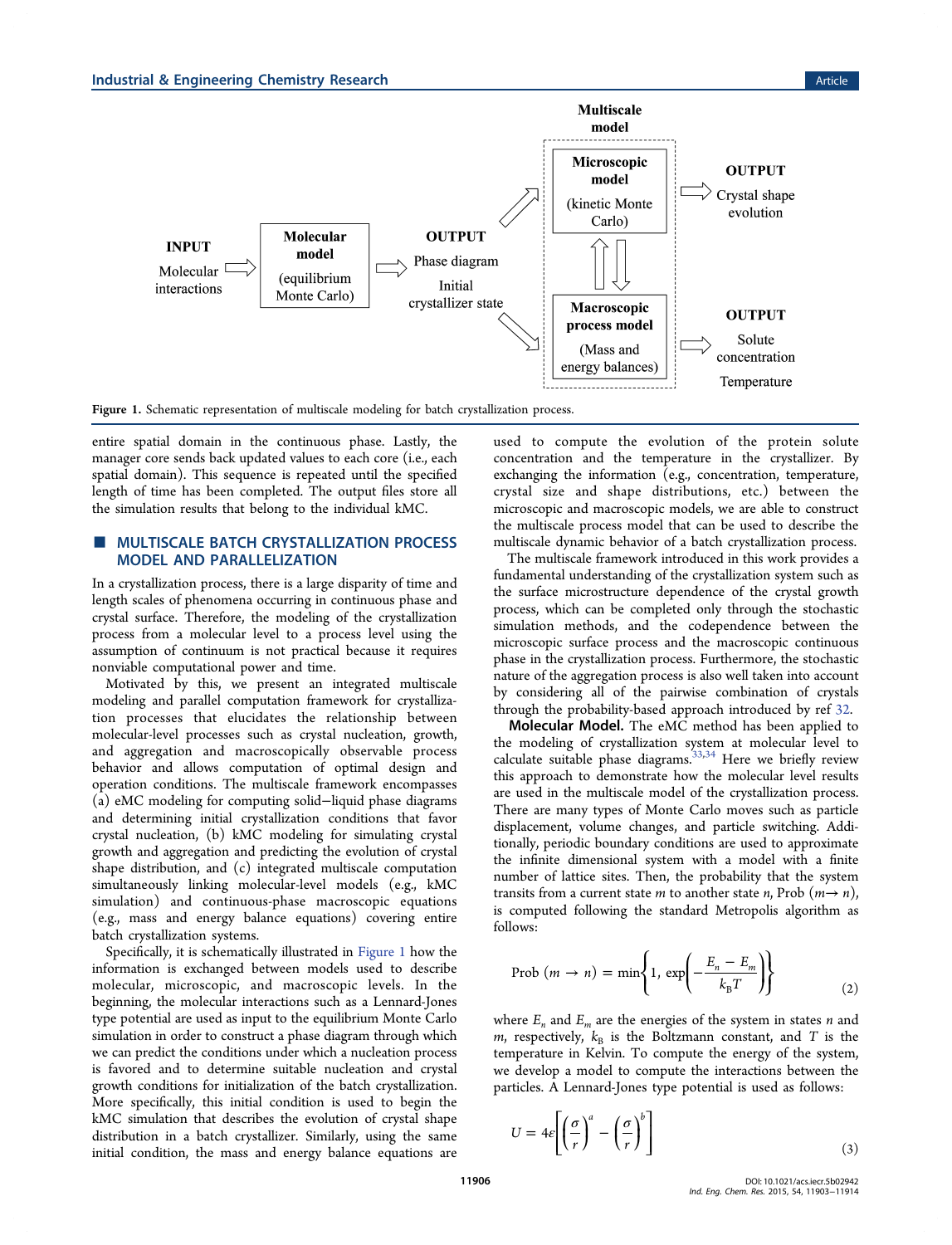where U is the potential energy between two particles,  $\sigma$  is the radius of particles, r is the distance between the particles,  $\varepsilon$  is the depth of the potential well, and  $a$  and  $b$  are model parameters to be determined. Please note that  $E_n$  and  $E_m$  in eq  $2$  are the sum of  $U$  in eq  $3$  over all possible pairwise combinations of particles. Then, we measure some properties (e.g., solubility) of the material through experiments, where the measurement is available for a small region, and use them to determine the model parameters such as  $a$ ,  $b$ , and  $\varepsilon$  in eq 3 that provide a good agreement between simulated and experimental data. We use eq 3 with the known parameters to calculate the phase diagram to predict the conditions under which a nucleation process is favored and to determine suitable initial nucleation and growth conditions to initialize batch crystallization. (Figure 2 shows a typical phase diagram like the one that can be found in ref 35.)



Temperature (°C)

Figure 2. Typical phase diagram. Arrow shows where the initial condition of the batch crystallization system should be to favor nucleation early and how to manipulate the temperature to move into the metastable region to favor growth later in the batch.

In this section, we present a framework that is used to obtain the solid−liquid phase diagram qualitatively. Theoretically, in order to obtain a quantitative phase diagram, we need a molecular simulation approach that takes into account the molecular-level interaction phenomena, which is described in detail in ref 36. Specifically, the paper focuses on the determination of the phase diagram of a system of particles that interact through a pair potential in the form of a Lennard-Jones type potential. Then, the parameters of a Lennard-Jones type potential can be adjusted in order to have good agreement with the phase diagram that is available from the literature.

Microscopic Model. The solid-on-solid model, which is one of the most widely used techniques to simulate crystal growth accounting for crystal surface microstructure, is employed in this work to model the growth of lysozyme crystals as a specific example. In this work, the phenomena of appearing and disappearing faces in crystal growth processes are not considered. Each event of our kMC simulation is chosen randomly on the basis of the rates of the three-surface microscopic phenomena. Please note that the following description of the surface kinetics for the present model follows closely that of ref 37, which was further extended by ref 38 to account for migration events.

The adsorption rate is independent of crystal surface microconfiguration and is defined as

$$
r_{\rm a} = K_0^+ \exp\left(\frac{\Delta \mu}{k_{\rm B} T}\right) \tag{4}
$$

where  $K_0^+$  is the attachment coefficient,  $k_B$  is the Boltzmann constant, T is the temperature in Kelvin, and  $\Delta \mu = k_B T \ln(C)$ S), where C is the protein solute concentration, S is its solubility, and  $\Delta \mu$  is the crystal growth driving force. It is noted that  $r_a \propto C$ .

The desorption rate of a surface particle depends on its local environment. Thus, the desorption rate of a lattice site with  $i$ nearest neighbors is given by

$$
r_{\rm d}(i) = K_0^- \exp\left(-i\frac{E_{\rm pb}}{k_{\rm B}T}\right) = K_0^+ \exp\left(\frac{\phi}{k_{\rm B}T} - i\frac{E_{\rm pb}}{k_{\rm B}T}\right) \tag{5}
$$

where  $K_0^-$  is the desorption coefficient, *i* is the number of bonds,  $\phi$  is the binding energy per molecule of a fully occupied lattice, and  $E_{\rm pb}$  is the average binding energy per bond. The second equality in eq 5 holds true because of the relationship between  $K_0^-$  and  $K_0^+$ , which can be found in ref 39. Specifically, surface particles with fewer nearest neighbors have a higher desorption rate. The migration rate is defined similar to the desorption rate in ref 38 as shown below.

$$
r_{\rm m}(i) = K_0^+ \exp\left(\frac{\phi}{k_{\rm B}T} - i\frac{E_{\rm pb}}{k_{\rm B}T} + \frac{E_{\rm pb}}{2k_{\rm B}T}\right) \tag{6}
$$

The migration rate is the desorption rate multiplied by the extra exponential term,  $E_{\rm pb}/(2k_BT)$ , to account for the fact that the migration rate is higher than the desorption rate.

In this work, simulations with hundreds of different  $E_{\rm pb}$  and  $\phi$  values were carried out in parallel until satisfactory agreement was achieved among the growth rate computed by the kMC simulation and the experimental growth rates obtained from the literature.<sup>37</sup> From this, we determined a set of model parameters as follows:  $E_{pb}/k_B = 1077.26$  K and  $\phi/k_B =$ 227.10 K for the (110) face,  $E_{\text{pb}}/k_{\text{B}} = 800.66$  K and  $\phi/\bar{k}_{\text{B}} =$ 241.65 K for the (101) face, and  $K_0^+ = 0.211 \text{ s}^{-1}$ .

Macroscopic Model. The following mass and energy balance equations are employed to compute the dynamic evolution of the protein solute concentration and temperature in the batch crystallization process with time:

$$
\frac{dC}{dt} = -\frac{\rho_c}{V_{\text{batch}}} \frac{dV_{\text{crystal}}}{dt}, \qquad C(0) = 48 \text{mg/mL}
$$
\n
$$
\frac{dT}{dt} = -\frac{\rho_c \Delta H_c}{t^2} \frac{dV_{\text{crystal}}}{dt} - \frac{U_c A_c}{t^2} \frac{(T - T)}{t^2}
$$

$$
\frac{dT}{dt} = -\frac{\rho_c \Delta H_c}{\rho C_p V_{\text{batch}}} \frac{dV_{\text{crystal}}}{dt} - \frac{U_c A_c}{\rho C_p V_{\text{batch}}} (T - T_j),
$$
  

$$
T(0) = 15^{\circ}\text{C}
$$
 (8)

where  $V_{\text{crystal}}$  is the total volume of crystals growing in the crystallizer (refer to ref 40 for more details on the computation of  $dV_{\text{crystal}}$ ), and  $T_i$  is the jacket temperature (i.e., manipulated input). The process parameter values are shown in Table 1.

#### Table 1. Parameters for the Batch Crystallization Process Model

| $\rho_c$           | crystal density                                     | 1400          | $mg/cm^3$                  |
|--------------------|-----------------------------------------------------|---------------|----------------------------|
| $\Delta H_c$       | enthalpy of crystallization                         | $-4.5$        | kJ/kg                      |
| $\rho(t)$          | density of the continuous phase                     | $1000 + C(t)$ | $mg/cm^3$                  |
| $C_p$              | specific heat capacity                              | 4.13          | $kJ/(K \cdot kg)$          |
| $V_{\text{batch}}$ | volume of the crystallizer                          |               |                            |
| $A_c$              | contact area of the crystallizer<br>wall and jacket | 0.25          | m <sup>2</sup>             |
| $U_{c}$            | overall heat transfer coefficient                   | 1800          | $kJ/(m^2 \cdot h \cdot K)$ |
|                    |                                                     |               |                            |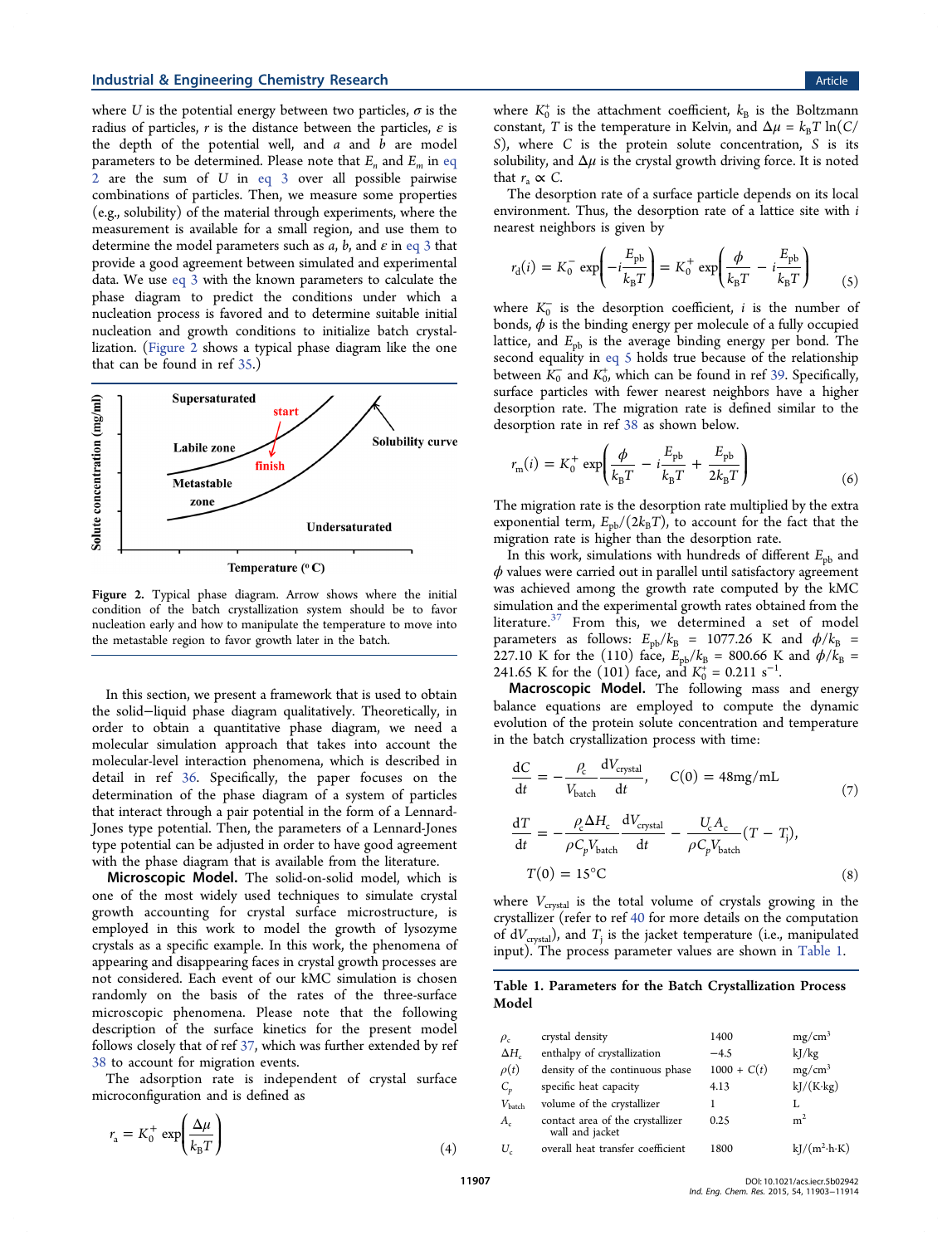In the scale-up of a crystallization process, agitation is required in order to maintain the crystal phase in suspension. The resulting shear force induces aggregation processes that have a significant impact on the quality of crystal products because they decrease the total number of crystals and increase the average particle size. Motivated by these considerations, aggregation is taken into consideration in the modeling of largescale crystallization processes.

More specifically, we assume that the continuous phase is sufficiently dilute that only binary aggregation between two particles is possible. Furthermore, according to the Kolmogorov length analysis, shear forces are the major contribution to the aggregation of crystals considered in this work.<sup>41</sup> The corresponding kernel (cf. eq 9) can be used to calculate the number of aggregation events taking place during the sampling time  $\Delta$  in terms of the aggregation kernel  $\beta(V_i,V_j)$ , the batch crystallizer volume  $V_{\text{batch}}$ , the collision efficiency  $\gamma(V_i, V_j)$ , and the concentrations of particles of volume  $V_i$  and  $V_j$  as follows:

$$
N_{ij} = \gamma(V_i, V_j)\beta(V_i, V_j)m_im_jV\Delta \quad 1 \le i, j \le C_{\text{total}} \tag{9}
$$

where  $m_i$  is the number concentration (i.e., the number of particles of volume  $V_i$  per unit volume). The number  $C_{total}$ indicates the number of classes, and  $\Delta = 0.5$  s (i.e., the successful collision probability is computed every 0.5 s). Please note that the crystal size domain is linearly broken down into different size classes with identical intervals. The sampling time is chosen by trial and error until we obtain a negligible improvement when a smaller sampling time is used in predicting the number of aggregation events to occur. The rate of formation of aggregates of volume  $V_k$  from the collision of particles of volume  $V_i$  and  $V_j$  is  $\frac{1}{2} \sum_{V_i + V_j = V_k} N_{ij}$  $\frac{1}{2} \sum_{V_i + V_j = V_k} N_{ij}$  where the summation considers all the different combinations of aggregation which result in  $V_k$  as follows:

 $V_i + V_j = V_k$ 

Within the simulation, it is assumed that the shape of the crystal resulting from aggregation is identical to that of the larger crystal participating in the aggregation event. The crystal shape is assumed to be constant only during the aggregation event. In other words, after the aggregation process between two participating particles is finished, the resulting aggregate will grow to a larger crystal with a shape which is determined by the subsequent supersaturation level. Although we only considered the binary collision between crystals, all the possible pairwise combinations among crystals with different sizes are considered, and the formation of new aggregates is updated every 0.5 s. Within this context, the collision of multiple crystals at the same time can be viewed as multiple successive binary collisions. The reader may refer to ref 32 for more extensive simulation studies on the phenomenological effect of aggregation on crystal shape distributions and on the comparison of crystal shape distributions obtained from the multiscale model and the population balance model.

Parallel Computation of Multiscale Model. The simulation of the crystal growth process of crystals formed via nucleation is executed in parallel by using MPI through which we are able to divide the crystals to multiple cores by achieving the distribution of the computational cost and memory requirements. More detailed discussion on the stepby-step parallelization of the crystallization process multiscale model that incorporates nucleation, crystal growth, and aggregation processes will be included below.

Decomposition. We can decompose the nucleation and crystal growth processes in a batch crystallization system into collection of tasks where each task is the crystal growth of a nucleated crystal. Furthermore, the time required to run one batch simulation can be further reduced by introducing a new variable  $N_{\rm rp}$  to indicate the number of crystals represented by a single crystal that is actually running on a core. It can be viewed as a coarse-grained model in the sense that one crystal running in the kMC simulation actually represents  $N_{\text{rp}}$  crystals. At the nucleation stage, after we wait for the time required for the nucleation of  $N_{\rm rp}$  crystals, we initiate the growth of a single crystal in the kMC simulation that actually represents a group of  $N_{\rm rp}$  crystals. Therefore, the size and shape of the representing crystal changes with time as it grows to a larger crystal. If  $N_{\rm rp}$  = 1000, then a single crystal running in the simulation will now represent 1000 actual crystals. Thus, we are only required to run 10 crystals in the simulation to represent 10000 crystals, and as a result, we compromise the computation time saving with the accuracy of the simulation results.

Assignment. More specifically, as soon as a crystal is nucleated, it will be assigned to one of the available cores, and it will grow to a larger crystal via the kMC simulation (The reader may refer to ref 42 for the equation used to determine how many crystals are nucleated.) Because crystals are continuously nucleated until the end of the batch process (i.e., at some point in time, the number of crystals growing in the crystallizer will exceed the number of cores), additional crystals need to be assigned to each core throughout the kMC simulation, which makes this an irregular problem where the total size of tasks assigned to each core grows with time. More specifically, nucleated crystals are assigned following the order described in Table 2 (i.e., crystal number modules is equal to the number of

Table 2. Order in which Nucleated Crystals Are Assigned to Each Core<sup>a</sup>

| core                                       | crystal number | crystal number |  |  |  |
|--------------------------------------------|----------------|----------------|--|--|--|
| worker 1                                   |                | $n + 1$        |  |  |  |
| worker 2                                   |                | $n + 2$        |  |  |  |
| $\ddot{\cdot}$                             | ÷              | $\vdots$       |  |  |  |
| worker n                                   | n              | 2n             |  |  |  |
| $aa$ Suppose that there are $2n$ crystals. |                |                |  |  |  |

cores available). We note that this is a number-based allocation, assuming that all cores have identical processor speed and memory.

The volume of each class is a range, and crystals are allocated to each class if their volumes fall within the volume range corresponding to the specific class. Therefore, as crystals grow to larger crystals, they will move from one class to another; thus, the number of crystals contained in each class changes with time. Subsequently, the successful collision probability between crystals of class  $i$  and class  $j$  (i.e., crystals with volumes  $V_i$  and  $V_j$ , respectively) during a time period can be calculated via eq 9. Next, a random number from  $[0, 1)$  is generated, and the aggregation event is executed if the random number is less than the successful collision probability. If an aggregation event occurs between class  $i$  and  $j$ , then the volume of the smaller crystal will be removed from the kMC simulation and will be added to the larger one, forming an aggregate whose volume is equal to the total volume of the two crystals participating in the aggregation event. This process applies to all possible pairwise combinations of crystal volumes over the course of the batch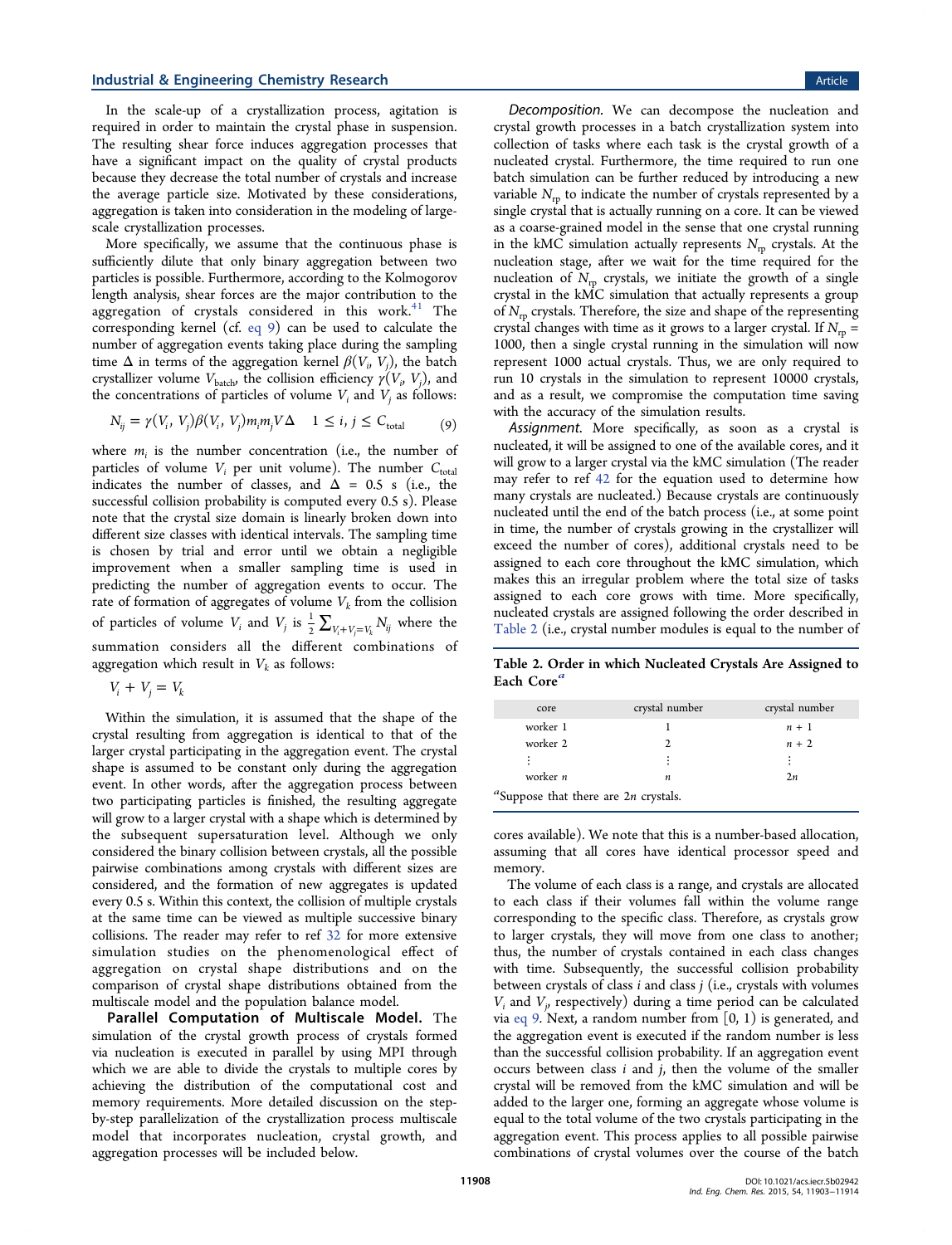

Figure 3. Manager−worker parallel computation scheme for multiscale model of batch crystallization process.

crystallization simulation. Furthermore, the computation requirement for the manager is not significant; thus, the core assigned to the manager is also used as a worker to contribute to the parallel computation as shown in Table 2 and Figure 3.

Orchestration. Figure 3 illustrates schematically how the information passing between the cores is managed with the MPI settings in order to link the macroscopic model (i.e., mass and energy balance equations for the continuous phase) to the microscopic model (i.e., kMC model). The coupled simulation follows the manager−worker MPI computational scheme: There is a core (i.e., manager) that is responsible for collecting the change in the total volume of crystals assigned to each core (i.e., worker) at each time step required for parallel processing, which corresponds to the amount of solute transported from the continuous phase to the crystal surface. Then, the manager core computes the change in the total volume of the crystals in the crystallizer at each time step and computes the protein solute concentration C and the temperature T for the continuous phase in the crystallizer using mass and energy balance equations. The updated  $C$  and  $T$  will be sent back to the worker cores, and those values at each core will remain identical until they are updated again after a time step. Then, the crystals assigned to each core will grow under the updated conditions via kMC simulations.

In the parallel computation, we only consider synchronous iterations and synchronous communication (SISC). At each time step, all processors wait until they have received all the data computed by the other processors at the previous task execution step, before beginning their following computations. The design of SISC parallelized code is quite straightforward using the MPI setting. Please note that the SISC penalizes algorithms on systems with a slow and heterogeneous cluster.

#### Pseudocode.

| Algorithm 1 Parallel computation of the multiscale batch crystallization process model<br>for $i = 1 \rightarrow n$ do |                               |
|------------------------------------------------------------------------------------------------------------------------|-------------------------------|
| if $i == 1$ then                                                                                                       | $\triangleright$ Manager core |
| 1. assign nucleated crystals over $\Delta t$ to each core according to Table 2                                         |                               |
| <b>2. compute</b> $\Delta V_{\text{total}}(t) = \sum_{i=1}^{n} \Delta V_{\text{core i}}(t)$                            |                               |
| 3. update $C(t)$ and $T(t)$ through Eqs. 7-8                                                                           |                               |
| 4. compute the total number of successful collisions between crystals via Eq. 9                                        |                               |
| else                                                                                                                   | $\triangleright$ Worker core  |
| 1. have crystals assigned to each core grow via Eqs. 4–6                                                               |                               |
| 2. compute $\Delta V_{\text{core i}}(t)$ and send it to the manager core                                               |                               |
| end if                                                                                                                 |                               |
| end for                                                                                                                |                               |

Please note that  $\Delta V_{total}(t)$  is the change in the total volume of crystals in the crystallizer from  $t - \Delta t$  to t seconds, and  $\Delta V_{\rm core\;i}(t)$  is the change in the total volume of crystals particularly assigned to the core *i* from  $t - \Delta t$  to *t* seconds. The time step to calculate  $V(t)$ ,  $C(t)$ , and  $T(t)$  is 0.033 s. The manager core computes the number of crystals nucleated over a time period for a given supersaturation level. Then, the nucleated crystals are assigned to each core in a round-robin fashion. Specifically, the computation of  $\Delta V_{\text{core }i}$  for those crystals assigned to each worker is related to the computation of the total amount of solute consumed (similarly, heat generated) by crystal growth over the entire crystallization process through the mass and energy balance equations. The small crystal participating in the aggregation event will be removed from the core on which the small crystal was growing; thus, this core will run with one less crystal after the aggregation event. The reader may refer to refs 42−44 for the use of the parallelization scheme to different applications, including the plug flow crystallizer and the continuous-stirred tank crystallizer with a fines trap and a product classification unit.

Theoretically, by decoupling of the simulation of surface migration via a 2D random walk process, we can further improve the computation efficiency as it is shown by refs 24 and 25. However, it is not necessary in this work because the order of magnitude difference among the migration rate and those of other processes in the crystallization system is not as significant as the one in thin-film solar cells.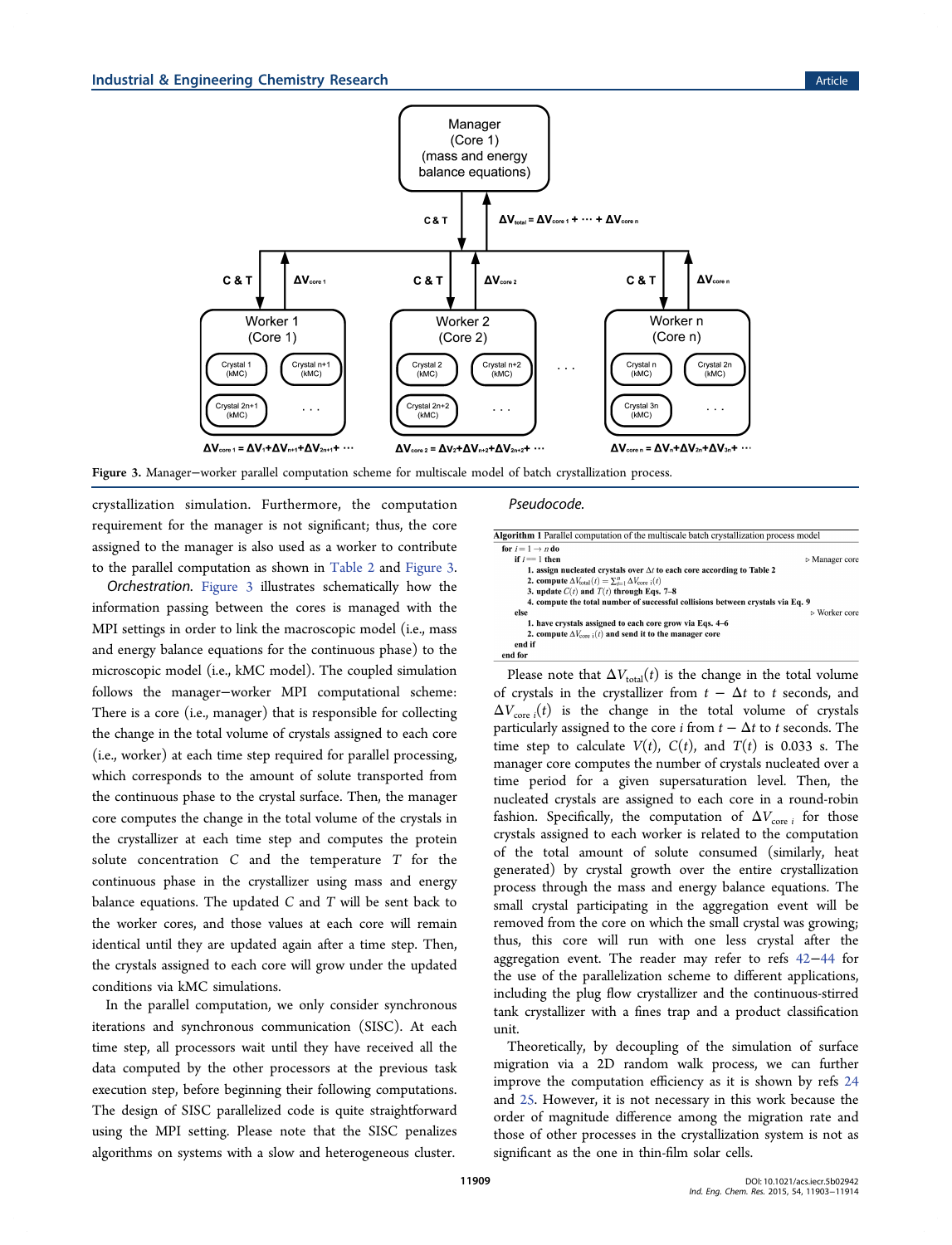Results. In this work, the Hoffman2 cluster, which consists of 1200 nodes with a total of 13 340 cores and over 50 TB of memory, is used along with MPI settings for all of the simulations. The memory of each node varies from 8 to 128 GB, and there are many types of CPUs including Intel and AMD, with 8, 12, and 16 cores, respectively. Because of the variety of the CPU types, if a small number of cores (e.g., 1, 2, 4, and 8 cores) are requested to the Hoffman2 cluster for the simulation of the multiscale model of the batch crystallization process, then it is possible to get one bad CPU that consists of many bad cores, which will result in poor parallelization performance. To circumvent this issue, among the many CPU types in the Hoffman2 cluster, Intel-E5530 with 8 cores is specifically requested and used for the construction of the plots and tables presented in this section.

It is shown in Table 3 that the simulation times required to complete a batch simulation decrease as the number of cores is

Table 3. Time Required to Run a Batch Simulation and the Speedup Achieved by Using Different Numbers of Cores<sup>a</sup>

| $n_{\text{cores}}$ | time $(h)$ | speed-up (times) | theoretical speed-up (times) |
|--------------------|------------|------------------|------------------------------|
| 1                  | 34.97      | 1.00             | 1                            |
| $\overline{2}$     | 17.63      | 1.98             | 2                            |
| 4                  | 8.98       | 3.89             | 4                            |
| 8                  | 4.71       | 7.44             | 8                            |
| 16                 | 2.47       | 14.18            | 16                           |
| 32                 | 1.38       | 25.28            | 32                           |
| 64                 | 0.92       | 38.15            | 64                           |

<sup>a</sup>Note that  $n_{\text{cores}}$  is the number of cores and that the speedup is defined as  $t_1/t_n$ , where  $t_1$  is the time the process takes on 1 core and  $t_n$  is the time the process takes on  $n$  cores.



Figure 4. Speedup achieved by the parallel computation of the batch crystallization process multiscale model under open-loop operation with the number of cores used for the kMC simulation describing the evolution of crystal shape distribution. The ideal behavior represents the theoretical maximum speedup.

increased. Also, Figure 4 shows that as the number of cores is doubled the speedup achieved in comparison to the theoretical maximum speedup (i.e., the theoretical maximum speedup should be  $n$  times when  $n$  processors are used) decreases because of overhead costs generated by communication taking place between multiple cores. Overall, it is clear that the batch

crystallization process greatly benefits from the use of MPI for the kMC simulations. Furthermore, we have compared concentration and temperature profiles obtained from the kMC simulations with different numbers of cores, and it is verified in Figures 5 and 6 that the concentration and



Figure 5. Profile of the protein solute concentration with time obtained under the open-loop operation of the batch crystallization process multiscale model for two different numbers of cores: 1 and 64.



Figure 6. Profile of the crystallizer temperature with time obtained under the open-loop operation of the batch crystallization process multiscale model for two different numbers of cores: 1 and 64.

temperature profiles obtained from the kMC simulations with  $n_{\text{cores}} = 1$  and 64 are identical. Therefore, we can conclude that the computation time savings is achieved by the parallelized computations and the accuracy of the simulation results is maintained. If the multiscale framework is not properly parallelized, then the speedup achieved by the parallel computation scheme could be the result of compromising the accuracy of the simulation results. We note that the evolution of average crystal size and shape distributions is determined by the supersaturation level over the course of the batch process, which in turn is a function of the solute concentration and of the temperature in the crystallizer. Therefore, by comparing the solute concentration and the temperature rather than the crystal size and shape distributions, we can improve our fundamental understanding of the underlying dynamics of the crystallization process.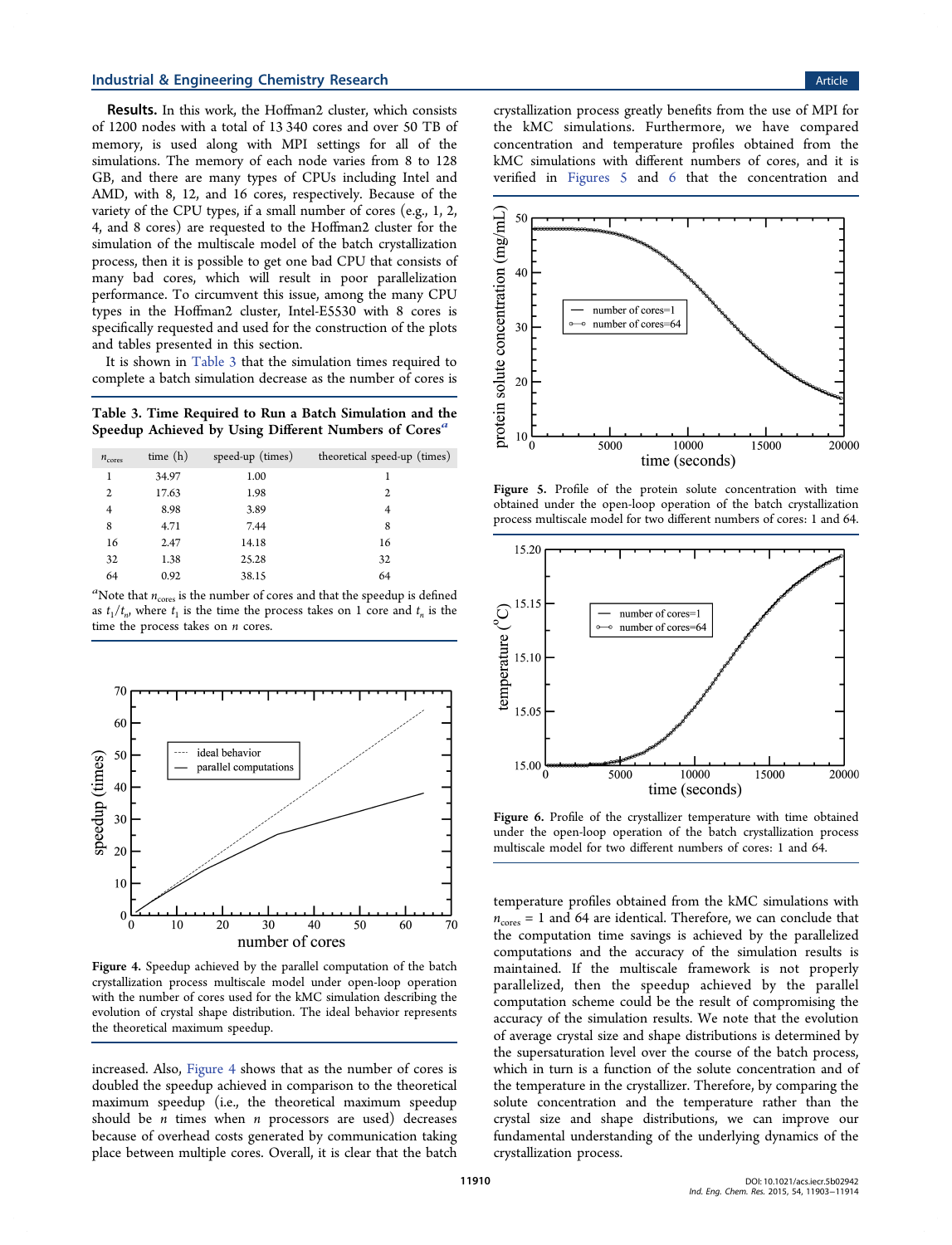In the parallel computations, we might observe a superlinear speed-up behavior (i.e., speedup is greater than  $n$  times when  $n$ processors are used), as is shown in Figure 7. In Figure 7, the



Figure 7. Speedup achieved by the parallel computation of the batch crystallization process multiscale model under open-loop operation with the number of cores used for the kMC simulation: superlinear speedup vs ideal speedup are compared.

batch crystallization process is operated at a higher supersaturation level than that of Figure 4. As a result, more crystals are nucleated, increasing the number of crystals assigned to each core significantly (thereby increasing the computational requirement on each core). In general, the superlinear speedup in low-level computations is caused by the cache effect due to the different memory hierarchies of a modern computer.<sup>3</sup> More specifically, with the larger accumulated cache size, more simulation tasks can fit into caches; thus, the memory access time required to reach the higher level (e.g., RAM) for additional memory can be reduced significantly, which results in extra speedup on top of that is achieved by parallelizing the serial computations.

In particular, when we do not have access to a sufficient number of identical CPUs, we can still improve the computational efficiency of the parallelized computations by introducing a new variable  $N_{\text{rp}}$ . Table 4 shows that we can

Table 4. Time Required to Finish the Batch Crystallization Process under the Open-Loop Operation by Varying  $N_{\rm rp}$  for  $n_{\text{cores}} = 64$ 

| $N_{\rm rp}$ | time $(h)$ |
|--------------|------------|
| 1            | 34.97      |
| 10           | 4.41       |
| 50           | 1.87       |
| 100          | 0.557      |
| 500          | 0.236      |
|              |            |

significantly reduce the simulation time required to run one batch simulation by increasing  $N_{\text{rp}}$ . However, it is shown in Figure 8 that the speedup achieved by increasing  $n_{\text{cores}}$ decreases as  $N_{\text{rp}}$  is increased. This is because increasing  $N_{\text{rp}}$ may unnecessarily simplify the sequential problem such that it is not significantly beneficial to further parallelize the kMC simulation. Furthermore, it is shown in Figures 9 and 10 that as  $N_{\rm ro}$  is increased (i.e., each crystal represents more crystals, less crystals are used to run the same batch crystallization process,



Figure 8. Speedup achieved by the parallel computation of the batch crystallization process multiscale model under the open-loop operation with the number of cores used for the kMC simulation for different  $N_{\rm rp}$  values.



Figure 9. Profile of the protein solute concentration with time obtained under the open-loop operation of the batch crystallization process multiscale model for different  $N_{\text{rp}}$  values. The inset shows the C profile for  $t = 11800 - 12400$  s and  $\overrightarrow{C} = 32.0 - 34.0$  mg/mL.



Figure 10. Profile of the crystallizer temperature with time obtained under the open-loop operation of the batch crystallization process multiscale model for different  $N_{\rm rp}$  values. The inset shows the  $T$  profile for  $t = 11\,000 - 11\,300$  s and  $T = 15.120 - 15.132$  °C.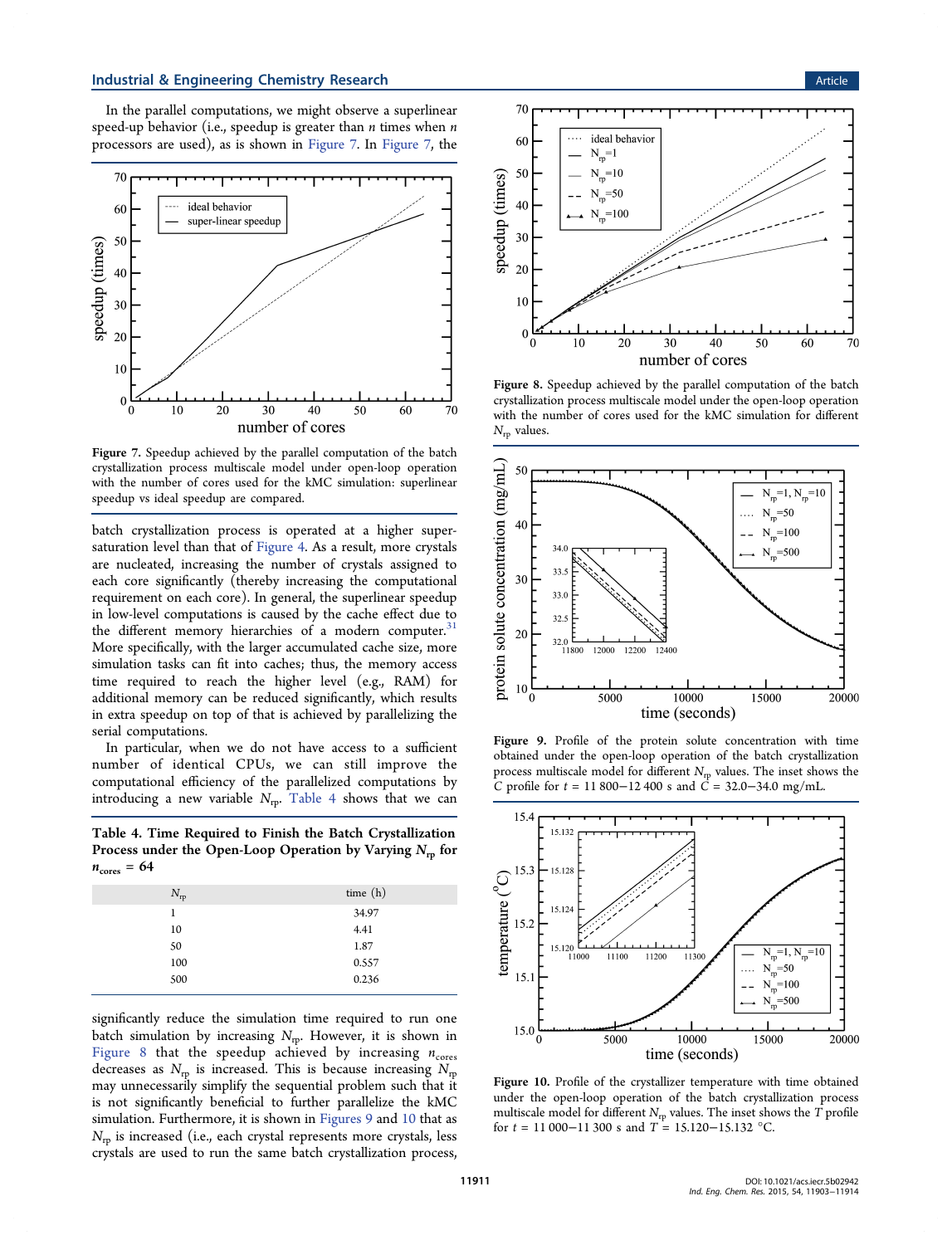and error may thus follow) the concentration and the temperature profiles obtained from the parallelized kMC simulation progressively deviate from those profiles obtained from the kMC simulation with  $N_{\text{rp}} = 1$ . By introducing  $N_{\text{rp}}$ , therefore, we may compromise the accuracy of the simulation results to decrease computation time.

Increasing the stirrer speed induces the aggregation process, which requires transferring crystals from one core to another in parallel computations to model the aggregation of two crystals. Thus, additional overhead costs associated with transferring crystals will be incurred, and as a result, the speedup curve shifts downward as more aggregates are formed, which is shown in Figure 11.



Figure 11. Speedup achieved by the parallel computation of the batch crystallization process multiscale model under open-loop operation with the number of cores used for the kMC simulation under conditions where aggregates are formed.

Initially, the parallel computation scheme is applied to openloop systems where no feedback control is applied to the crystallization system. Then, the same parallel computation scheme is used to improve the computation efficiency for the closed-loop system where a model predictive control scheme is used to regulate the shape distribution of crystals produced at the end of the batch process by manipulating the crystallizer jacket temperature. Specifically, an in-batch model-predictive controller with formulation described in ref 40 is implemented for the batch crystallization process for the production of crystals with a desired crystal shape distribution at the end of the batch process (Figure 13). In this work, the crystal shape is defined as the ratio between the average crystal heights in the direction of the (110) and (101) faces,  $\alpha = \frac{\langle h_{110} \rangle}{\langle h_{101} \rangle}$ *h*  $\frac{n_{110}}{h_{101}}$  $\frac{110}{101}$ . It is shown in Figure 12 that the computation time can be reduced by the parallel computation of the closed-loop batch crystallization process multiscale model without any sacrifice of the accuracy of the calculated crystal shape distribution (Figure 13); however, the speedup achieved by the parallel computation depends on the desired set-point value for the crystal shape distribution. For example, the optimal supersaturation level to produce crystals with the higher set-point value,  $\alpha_{\text{set}} = 1.05$ , favors the nucleation and crystal growth processes; thus, the computation time is significantly reduced by parallelizing the kMC simulation. In contrast, for the lower set-point value,  $\alpha_{\text{set}}$ = 0.85, the optimal supersaturation level is low, and the nucleation and crystal growth processes are less favored, in



Figure 12. Speedup achieved by the parallel computation of the batch crystallization process multiscale model under closed-loop controlled operation with the number of cores used for the kMC simulation under different set-point values:  $\langle \alpha \rangle$  = 1.05 and  $\langle \alpha \rangle$  = 0.85.



Figure 13. Normalized crystal shape distribution obtained under the closed-loop operation of the batch crystallization process multiscale model for two different numbers of cores: 1 and 64. The desired setpoint value for the average crystal shape is  $\alpha_{\text{set}} = 0.85$ .

which case the speedup achieved via the parallel computations is not as significant as the one for  $\alpha_{\text{set}} = 1.05$ . The reader may find more results on the morphological evolution of lysozyme crystals from one of the previous works of our group. (See refs 32, 42, and 43.)

Remark 1 The evolution of crystal shape is determined by the supersaturation level during the crystallization process. Specifically, at a high supersaturation level, the crystal growth rate in the direction of the (110) face is higher than that of the (101) face, and as a result, the production of crystals with a high shape factor (e.g., high aspect ratio  $\alpha = h_{110}/h_{101}$ ) is favored. Also, the higher supersaturation level leads to faster nucleation and crystal growth processes. In contrast, at lower supersaturation levels, the production of crystals with a lower aspect ratio is favored, and the corresponding rates of the nucleation and crystal growth processes are lower compared to those at higher supersaturation levels.

## ■ **CONCLUSIONS**

In this work, a parallelized multiscale, multidomain modeling scheme was proposed to directly reduce the computation time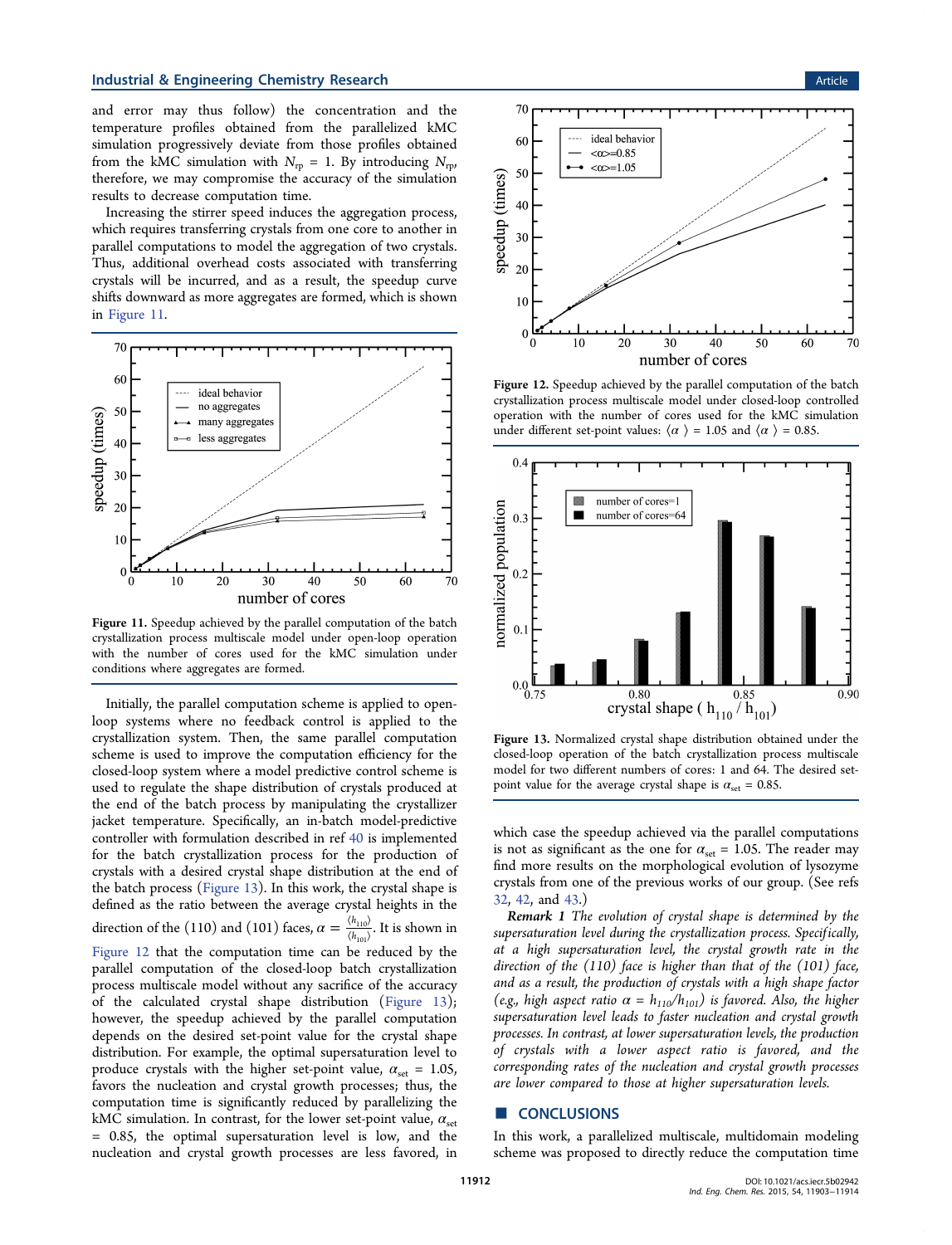## **Industrial & Engineering Chemistry Research Article 3 and 2008 Control and 2008 Control article Article 4.0 Article**

and memory requirements without compromising the accuracy of simulation results. The parallelized multiscale modeling strategy that consists of the three steps of decomposition, assignment, and orchestration was applied to a batch crystallization process multiscale model. First, we decomposed the nucleation and crystal growth processes in the batch crystallization system into a collection of tasks where each task represents the crystal growth of a nucleated crystal. Second, tasks were assigned to processors according to a modulus function (i.e., round-robin allocation). Third, a manager− worker MPI computation scheme was used to link the macroscopic model (e.g., mass and energy balance equations for the continuous phase) to the microscopic models (e.g., kinetic Monte Carlo model). Using the proposed parallel computation scheme, a significant decrease in the time required to run the batch crystallization process multiscale model under both open-loop and closed-loop operations was achieved as the number of cores was increased. In particular, the performance of the parallel computation scheme applied to the closed-loop system was dependent on the desired crystal shape. Furthermore, we extended the use of the parallel computation scheme to the crystallization system with a high stirrer speed, in which case many crystal aggregates were formed, and we evaluated the effect of aggregation on the parallelization.

## ■ AUTHOR INFORMATION

#### Corresponding Author

\*E-mail: pdc@seas.ucla.edu.

#### Notes

The authors declare no competing financial interest.

## ■ ACKNOWLEDGMENTS

We gratefully acknowledge the financial support from the Extreme Science and Engineering Discovery Environment (TG-CCR120003) and the National Science Foundation (CBET-0967291).

#### ■ REFERENCES

(1) Maroudas, D. Multiscale modeling of hard materials: challenges and opportunities for chemical engineering. AIChE J. 2000, 46, 878− 882.

(2) Kevrekidis, I. G.; Gear, C. W.; Hummer, G. Equation-free: the computer-aided analysis of complex multiscale systems. AIChE J. 2004, 50, 1346−1355.

(3) Vlachos, D. G. A review of multiscale analysis: examples from systems biology, materials engineering, and other fluid-surface interacting systems. Adv. Chem. Eng. 2005, 30, 1−61.

(4) Christofides, P. D.; Armaou, A.; Lou, Y.; Varshney, A. Control and Optimization of Multiscale Process Systems; Birkhäuser, Boston, MA, 2009.

(5) Ayton, G.; Noid, W.; Voth, G. Multiscale modeling of bimolecular systems: in serial and in parallel. Curr. Opin. Struct. Biol. 2007, 17, 192−198.

(6) Frantzdale, B.; Plimpton, S.; Shephard, M. Software components for parallel multiscale simulation: an example with LAMMPS. Engineering With Computers 2010, 26, 205−211.

(7) Avila, C. L.; Drechse, J. D. N.; Alcantara, R.; Villa-Freixa, J. Multiscale molecular dynamics of protein aggregation. Curr. Protein Pept. Sci. 2011, 12, 221−234.

(8) Cheimarios, N.; Kokkoris, G.; Boudouvis, A. An efficient parallel iteration method for multiscale analysis of chemical vapor deposition process. Appl. Numerical Math. 2013, 67, 78−88.

(9) Pesce, L.; Lee, H.; Hereld, M.; Visser, S.; Stevens, R.; Wildeman, A.; Van Drongelen, W. Large-scale modeling of epileptic seizures: scaling properties of two parallel neuronal network simulation algorithms. Comp. & Math. Methods in Medicine 2013, 2013, 182145. (10) Guo, N.; Zhao, J. A coupled FEM/DEM approach for hierachical multiscale modeling of granular media. Int. J. for Numerical Methods in Eng. 2014, 99, 789−818.

(11) Griebel, M.; Ruttgers, A. Multiscale simulations of threedimensional viscoelastic flows in a square-square contraction. J. Non-Newtonian Fluid Mech. 2014, 205, 41−63.

(12) Seny, B.; Lambrechts, J.; Toulorge, T.; Legat, V.; Remacle, J. An efficient parallel implementation of explicit multirate Runge-Kutta schemes for discontinuous Galerkin computations. J. Comput. Phys. 2014, 256, 135−160.

(13) Mosby, M.; Matous, K. Hierarchically parallel coupled finite strain multiscale solver for modeling heterogeneous layers. Int. J. Numerical Methods in Eng. 2015, 102, 748−765.

(14) Arbogast, T.; Xiao, H. Two-level mortar domain decomposition preconditioners for heterogeneous elliptic problems. Comp. Methods in Appl. Mech. and Eng. 2015, 292, 221−242.

(15) Ren, R.; Orkoulas, G. Parallel Markov Chain Monte Carlo simulations. J. Chem. Phys. 2007, 126, 211102.

(16) O'Keeffe, C. J.; Orkoulas, G. Parallel canonical Monte Carlo simulations through sequential updating of particles. J. Chem. Phys. 2009, 130, 134109.

(17) O'Keeffe, C. J.; Ren, R.; Orkoulas, G. Spatial updating grand canonical Monte Carlo algorithms for fluid simulation: generalization to continuous potentials and parallel implementation. J. Chem. Phys. 2007, 127, 194103.

(18) Landau, D.; Binder, K. A guide to Monte Carlo simulations in statistical physics; Cambridge University Press: New York, 2000.

(19) Lam, R.; Vlachos, D. G. Multiscale model for epitaxial growth of films: Growth mode transition. Phys. Rev. B: Condens. Matter Mater. Phys. 2001, 64, 035401.

(20) Hansen, U.; Rodgers, S.; Jensen, K. Modeling of metal thin film growth: linking angstrom-scale molecular dynamics results to micronscale film topographies. Phys. Rev. B: Condens. Matter Mater. Phys. 2000, 62, 2869−2878.

(21) Pricer, T.; Kushner, M.; Alkire, R. Monte Carlo simulation of the electrodeposition of copper 1. Additive-free acidic sulfate solution. J. Electrochem. Soc. 2002, 149, C396−C405.

(22) Ricardez-Sandoval, L. Current challenges in the design and control of multiscale systems. Can. J. Chem. Eng. 2011, 89, 1324.

(23) Rasoulian, S.; Ricardez-Sandoval, L. Uncertainty analysis and robust optimization of multiscale process systems with application to epitaxial thin film growth. Chem. Eng. Sci. 2014, 116, 590−600.

(24) Crose, M.; Kwon, J. S.-I.; Nayhouse, M.; Ni, D.; Christofides, P. D. Multiscale modeling and operation of PECVD of thin film solar cells. Chem. Eng. Sci. 2015, 136, 50−61.

(25) Tsalikis, D.; Baig, C.; Mavrantzas, V.; Amanatides, E.; Mataras, D. A hybrid kinetic Monte Carlo method for simulating silicon films grown by plasma-enhanced chemical vapor deposition. J. Chem. Phys. 2013, 139, 204706.

(26) Zheng, Z.; Stephens, R.; Braatz, R.; Alkire, R.; Petzold, L. A hybrid multiscale kinetic Monte Carlo method for simulation of copper electrodeposition. J. Comput. Phys. 2008, 227, 5184−5199.

(27) Drews, T.; Krishnan, S.; Alameda, J.; Gannon, D.; Braatz, R.; Alkire, R. Multi-scale simulations of copper electrodeposition onto a resistive substrate. IBM J. Res. Dev. 2005, 49, 49−63.

(28) Li, X.; Drews, T.; Rusli, E.; Xue, F.; He, Y.; Braatz, R.; Alkire, R. The effect of additives on shape evolution during electrodeposition. Part I: Multiscale simulation with dynamically coupled kinetic Monte Carlo and moving-boundary finite-volume codes. J. Electrochem. Soc. 2007, 154, D230−D240.

(29) Rusli, E.; Xue, F.; Drews, T.; Vereecken, P.; Andricacos, P.; Deligianni, H.; Braatz, R.; Alkire, R. Effect of additives on shape evolution during electrodeposition. Part II: Parameter estimation from roughness evolution experiments. J. Electrochem. Soc. 2007, 154, D584−D597.